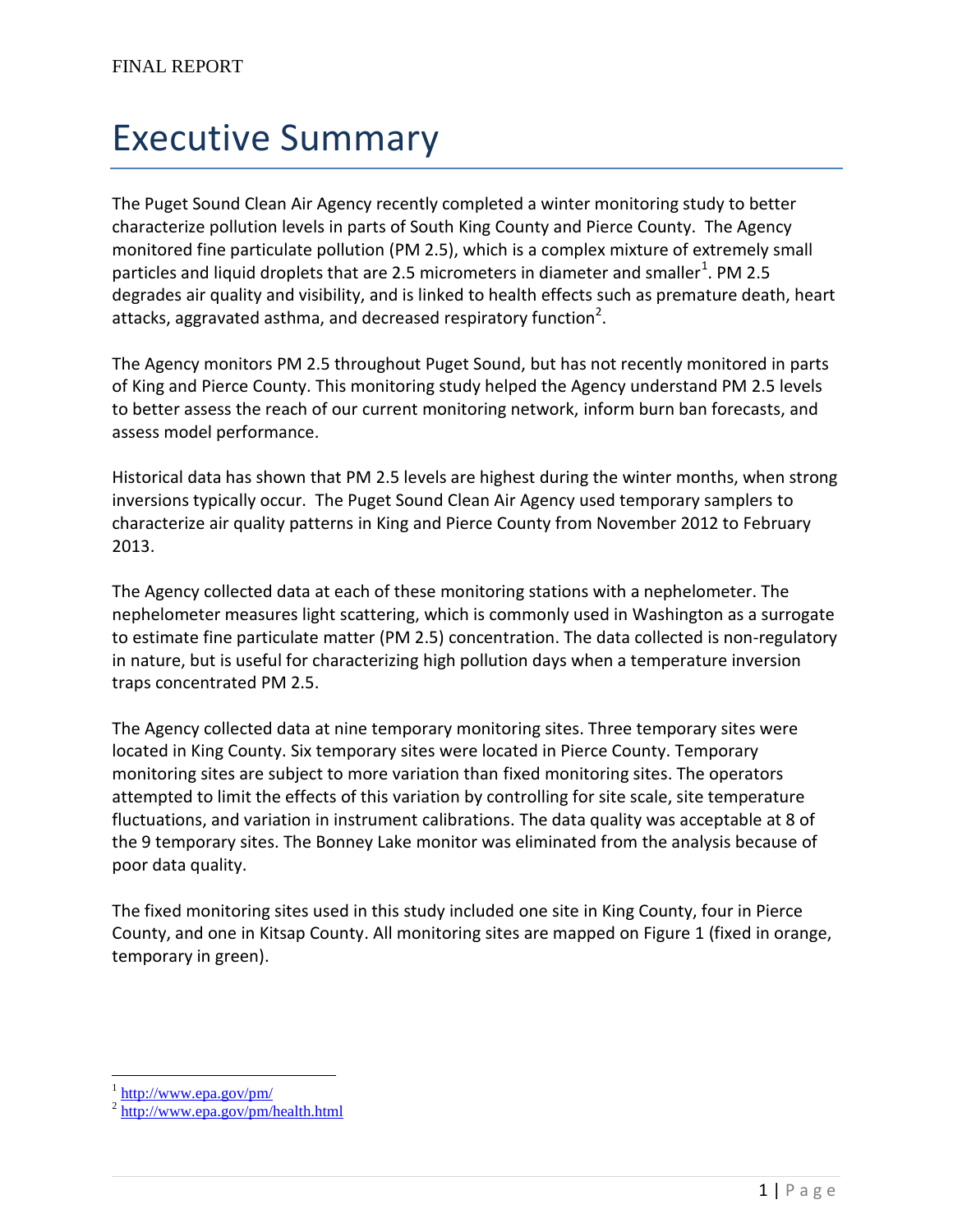

**Figure 1. Monitoring Sites Evaluated.**

Since there were nine temporary sites and only six nephelometers available for the study period, the Agency operated some temporary sites during the first half of the wood smoke season, and then moved those sites to other temporary locations during the second half of the wood smoke season. Two distinct time periods were analyzed.

Figure 2 (below) shows estimated PM 2.5 concentration Mean and Variability of the 8 highest days during the first of the two time periods. King County sites are listed on the left, Pierce county sites are listed in the center and on the right. We chose the 8 highest days to display for some level of consistency with the value that is used to compare to the daily health-based national ambient air quality standard (NAAQS). More information about the PM 2.5 standard can be obtained at this link. [http://www.epa.gov/ttn/naaqs/standards/pm/s\\_pm\\_index.html](http://www.epa.gov/ttn/naaqs/standards/pm/s_pm_index.html)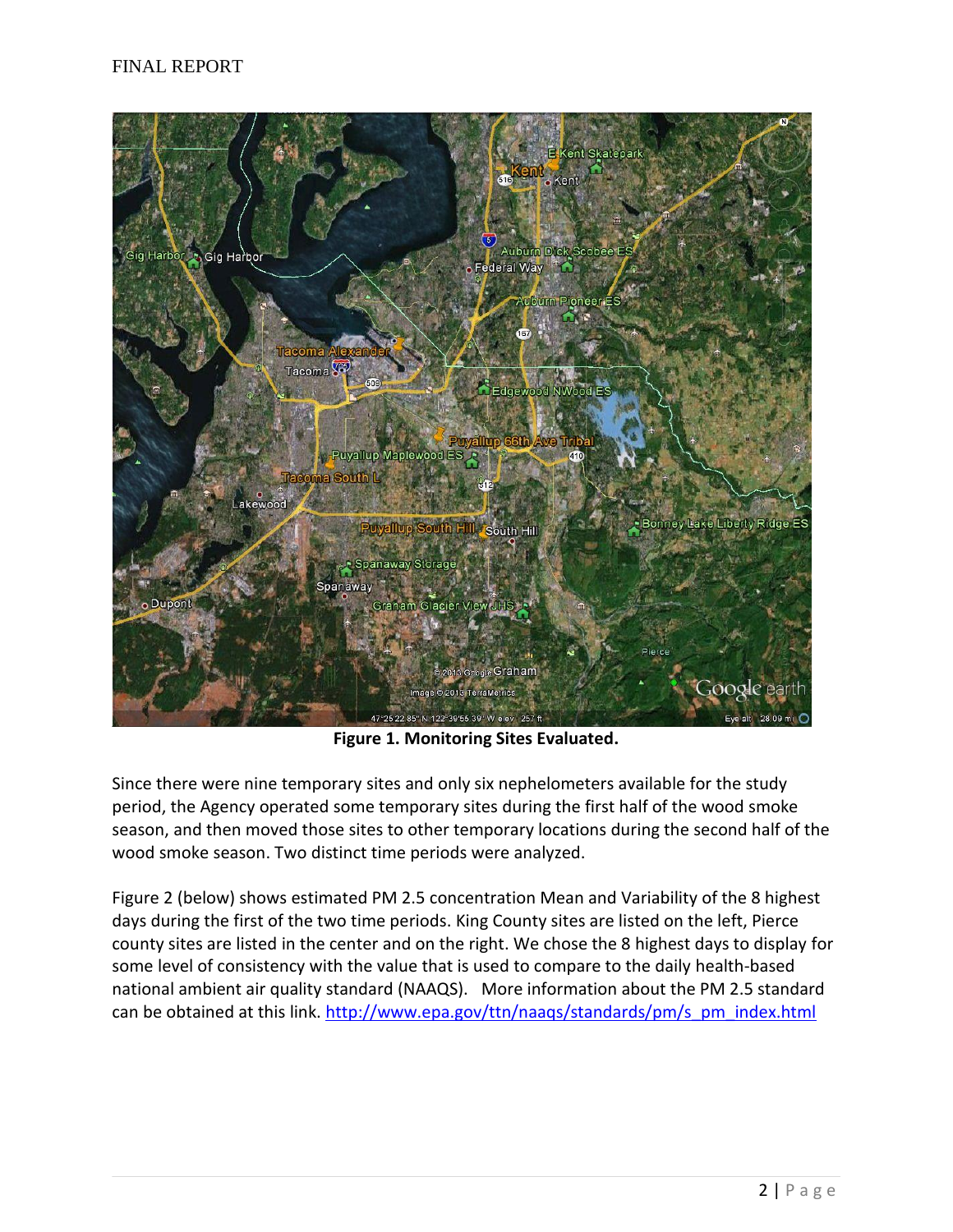

2012-13 Temporary Study Period 1 (Dec 3 - Jan 11): Mean and Variability of 8 highest days

**Figure 2. Period 1 Site Comparison.**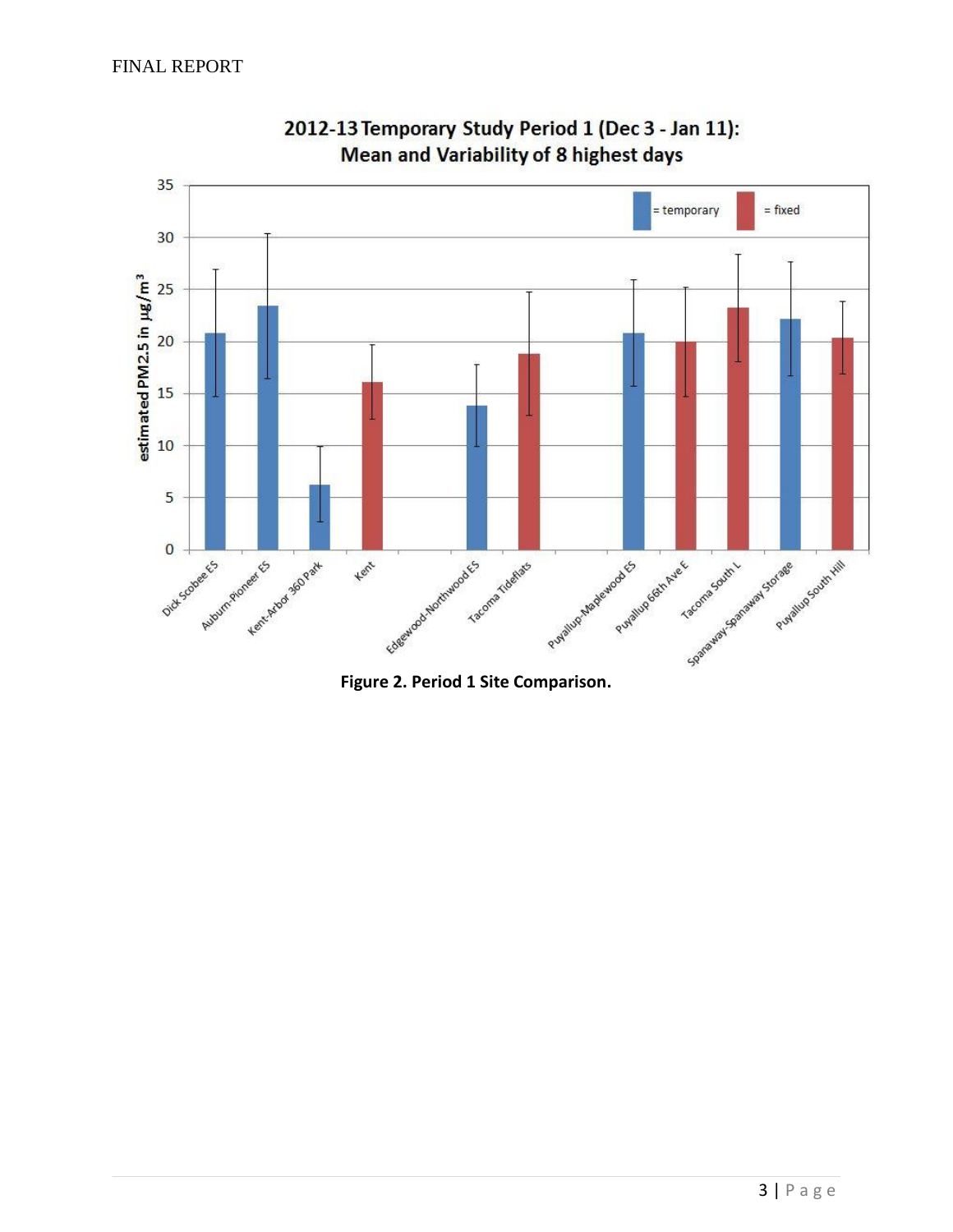Figure 3 (below) shows estimated PM 2.5 concentration Mean and Variability of the 8 highest days during the second time period analyzed. King county sites are on the left, and Pierce county sites are on the right.



## 2012-13 Temporary Study Period 2 (Jan 12 - Feb 28): Mean and Variability of 8 highest days

**Figure 3. Period 2 Site Comparison.**

The Agency conducted data analysis using summary statistics, regressions, difference analyses, and quality assurance precision estimates. While significant error exists in the results, based on all of the data analyzed, several observations were made.

- 1. Light scattering readings at the Auburn temporary sites more closely correlated with the Kent monitoring site. The light scattering levels, however, were higher than Kent, and were closer to Tacoma South L levels during the first half of the study.
- 2. Temporary sites that were located at a higher elevation than the closest fixed site (Kent – Arbor 360 Park, Edgewood, and Graham) showed generally lower levels. This confirms our understanding of how topography affects fine particle concentrations.